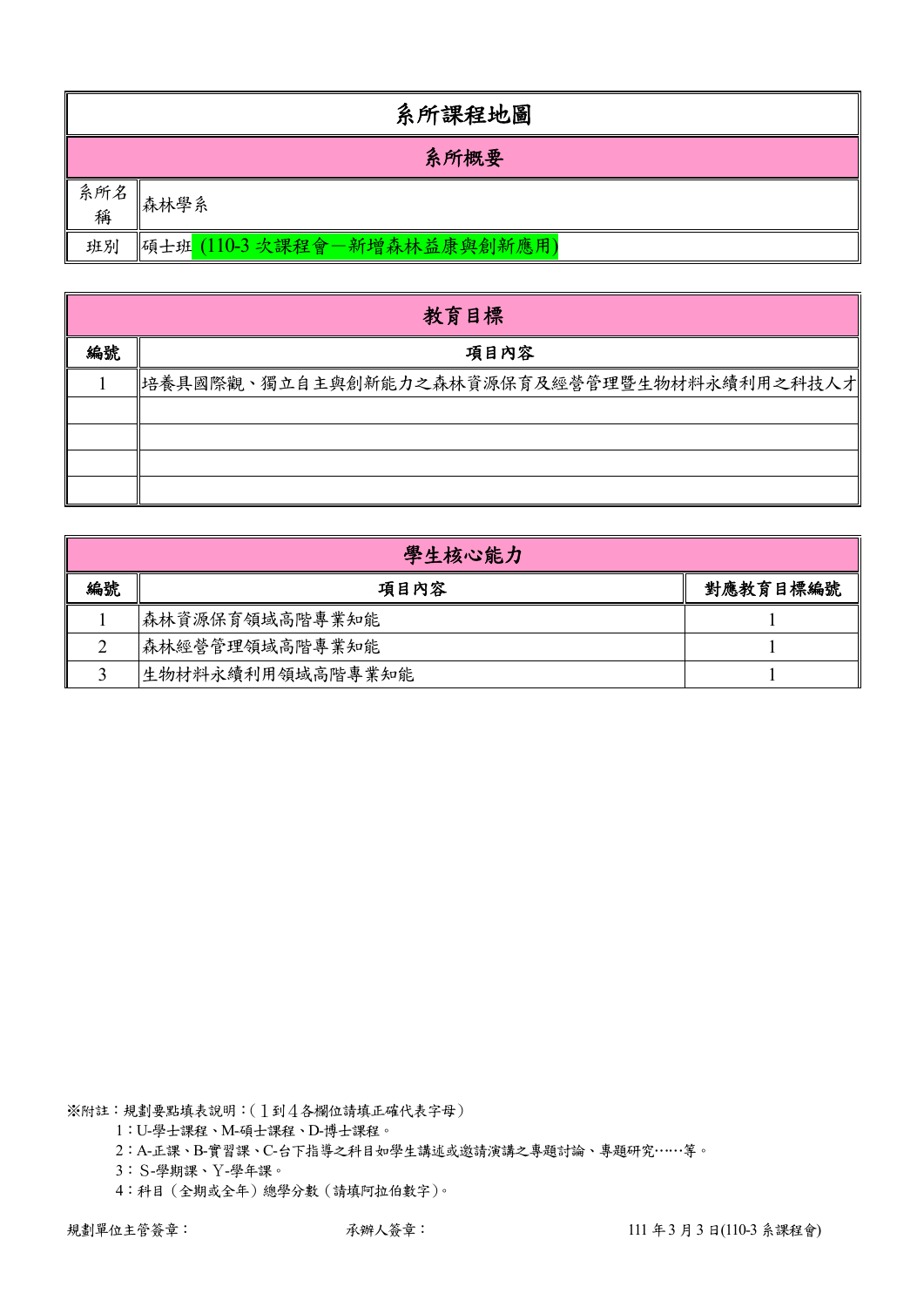課程規畫表

| 中文課程名稱                    | 英文課程名稱                                                                       |   |                | 規劃要點(附註) |                | 對應核心能 建議修               |          | 開課單位 | 備註 |
|---------------------------|------------------------------------------------------------------------------|---|----------------|----------|----------------|-------------------------|----------|------|----|
|                           |                                                                              |   | $\overline{2}$ | 3        | $\Delta$       | 力編號                     | 課年級      |      |    |
|                           | 院核心課程(若無免填,請加註必修、選修)                                                         |   |                |          |                |                         |          |      |    |
|                           |                                                                              |   |                |          |                |                         |          |      |    |
|                           |                                                                              |   |                |          |                |                         |          |      |    |
| 必修課程                      |                                                                              |   |                |          |                |                         |          |      |    |
| 碩士論文                      | Thesis                                                                       | M | $\mathcal{C}$  | Y        | 6              | $1-30,2-20$<br>$3 - 50$ | $\equiv$ | 森林系  |    |
| 森林經營與管理專題Seminar<br>$(-)$ | $\operatorname{in}$<br>Forest<br>and $M$<br>Management<br>Administration (I) |   | $\mathcal{C}$  | Y        | $\overline{2}$ | $2 - 100$               |          | 森林系  |    |
| $(-)$                     | 森林生物與保育專題Seminar in Forest Biology<br>and Conservation (I)                   | M | $\overline{C}$ | Y        | $\overline{2}$ | $1 - 100$               |          | 森林系  |    |
| 林產物性專題(一)                 | Seminar in Physical Aspects of<br>Forest Products (I)                        | M | $\mathbf C$    | Y        | $\overline{2}$ | $3 - 100$               |          | 森林系  |    |
| 林產化性專題(一)                 | Seminar in Chemical Aspects of<br>Forest Products (I)                        | M | $\overline{C}$ | Y        | $\overline{2}$ | $3 - 100$               |          | 森林系  |    |
| $($ $\Rightarrow$         | 森林經營與管理專題Seminar in Forest Management and<br>Administration (II)             | M | $\mathbf C$    | Y        | $\overline{2}$ | $2 - 100$               | $\equiv$ | 森林系  |    |
| $($ = $)$                 | 森林生物與保育專題Seminar in Forest Biology<br>and Conservation (II)                  | M | $\overline{C}$ | Y        | $\overline{2}$ | $1 - 100$               | $\equiv$ | 森林系  |    |
| 林產物性專題(二)                 | Seminar in Physical Aspects of<br>Forest Products (II)                       | M | $\overline{C}$ | Y        | $\overline{2}$ | $3 - 100$               | $\equiv$ | 森林系  |    |
| 林產化性專題(二)                 | Seminar in Chemical Aspects of<br>Forest Products (II)                       | M | $\overline{C}$ | Y        | $\overline{2}$ | $3 - 100$               |          | 森林系  |    |

1:U-學士課程、M-碩士課程、D-博士課程。

2:A-正課、B-實習課、C-台下指導之科目如學生講述或邀請演講之專題討論、專題研究……等。

3:S-學期課、Y-學年課。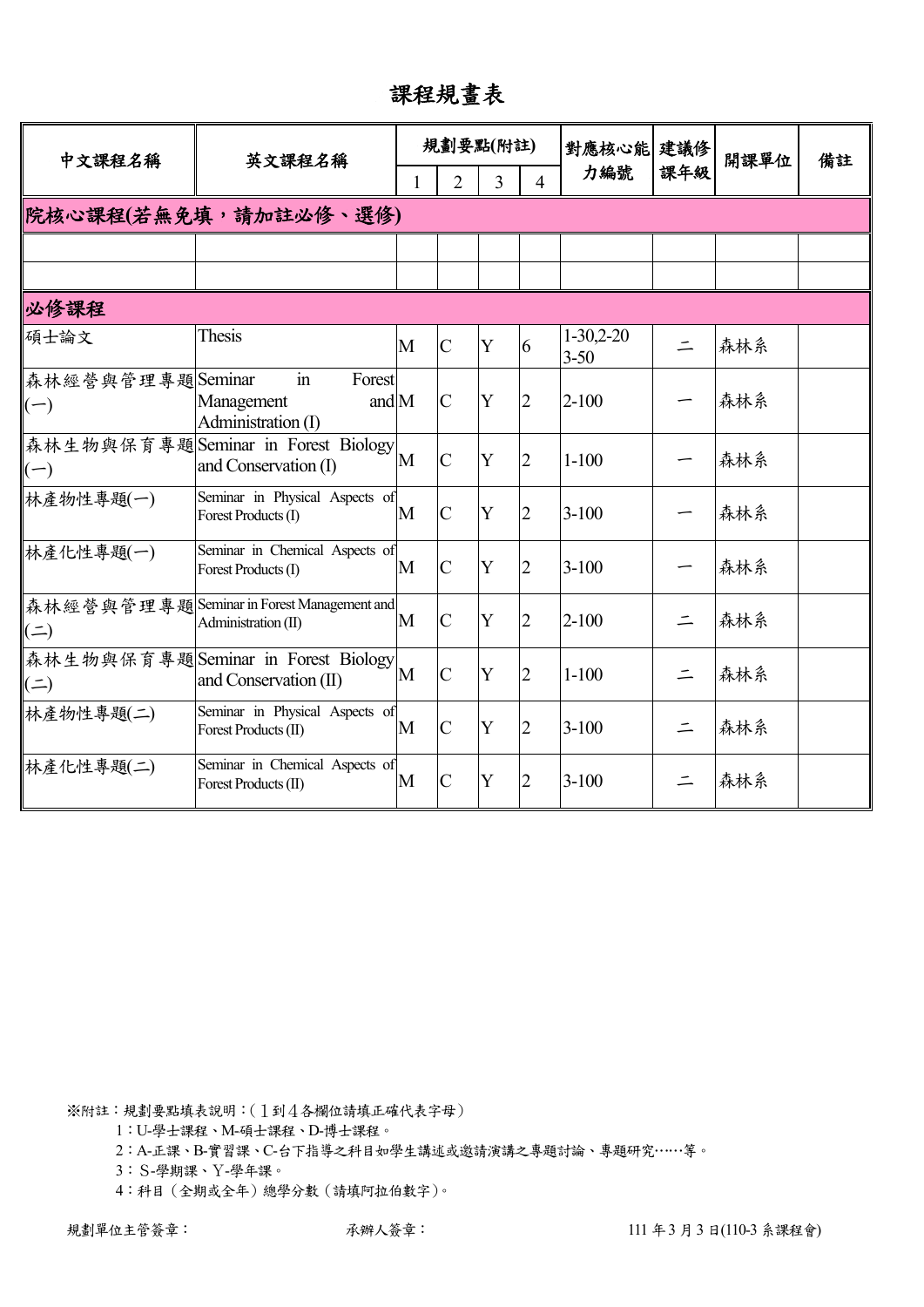| 課程規畫表             |                                                                                     |   |               |   |                |                          |                          |     |                 |  |
|-------------------|-------------------------------------------------------------------------------------|---|---------------|---|----------------|--------------------------|--------------------------|-----|-----------------|--|
| 中文課程名稱            | 英文課程名稱                                                                              |   | 規劃要點(附<br>註)  |   |                | 對應核心能                    | 建議<br>修課                 | 開課單 | 備註              |  |
|                   |                                                                                     |   | 2             | 3 | $\overline{4}$ | 力編號                      | 年級                       | 位   |                 |  |
| 選修課程              |                                                                                     |   |               |   |                |                          |                          |     |                 |  |
| 森林益康與創新應用         | <b>Benefits</b><br>Forest<br>and<br><b>Innovation Application</b>                   | M | $\mathbf{A}$  | S | $\overline{2}$ | $1-40,2-$<br>$40,3 - 20$ |                          | 森林系 | 110-3 會議新開。學碩合開 |  |
| 基因體學概論            | <b>Introduction of Genomics</b>                                                     | M | $\mathbf{A}$  | S | $\overline{3}$ | $3 - 100$                |                          | 森林系 | 110-1 新開        |  |
| 木構造環境設計學特論        | Special<br>Topics<br>$\mathbf{in}$<br>Environmental Design for<br>Wood Construction | M | A             | S | 3              | $3 - 100$                |                          | 森林系 | 107-2 新開        |  |
| 森林保育文獻研讀          | Review of Literature in<br><b>Forest Conservation</b>                               | M | $\mathcal{C}$ | Y | 2              | $1-80, 2-20$             | $\equiv$                 | 森林系 | 107-1 新開        |  |
| 森林資源研究方法與論<br>文寫作 | Principle of research in forest<br>resources and scientific writing                 | M | $\mathbf{A}$  | S | 3              | $1-50,2-50$              | $\overline{\phantom{0}}$ | 森林系 | 106-2 新開        |  |
| 木質結構設計特論          | Special Topics in Wood<br><b>Construction Design</b>                                | M | A             | S | 3              | $3 - 100$                |                          | 森林系 | 104-2 新開        |  |
| 生質能源技術            | <b>Bioenergy Technology</b>                                                         | M | $\mathbf{A}$  | S | $\overline{3}$ | $6 - 100$                |                          | 森林系 | 104-2 遠距教學      |  |
| 森林集水區經營特論         | Special Topic in Forest<br><b>Watershed Management</b>                              | M | A             | S | 3              | $1 - 100$                |                          | 森林系 | 102-2 新開        |  |
| 數據分析與統計應用         | Data<br>Analysis<br>and<br><b>Statistical Applications</b>                          | M | A             | S | $\overline{3}$ | $1-35,2-35$<br>$3 - 30$  |                          | 森林系 | 102-2 新開        |  |
| 榕果生物學             | Biology of Fig and its<br><b>Associated Animals</b>                                 | M | A             | S | $\overline{3}$ | $1 - 100$                |                          | 森林系 | 100-2 新開        |  |
| 製漿造紙學特論           | Special Topics in Pulping<br>and Papermaking                                        | M | A             | S | 3              | $3 - 100$                |                          |     | 森林系 100-2 更名    |  |
| 生態氣候學與復育生態<br>學特論 | Special<br>Topics<br>on<br>Ecoclimatology and Restoration<br>Ecology                | M | A             | S | $\overline{2}$ | $1 - 100$                |                          | 森林系 | 99-1 新開         |  |
| 天然資源評估法           | Resources<br><b>Natural</b><br>Assessment                                           | M | A             | S | 3              | $2 - 100$                |                          | 森林系 |                 |  |
| 高等遙測影像分析          | Advanced Digital Image<br>Analysis                                                  | M | $\mathbf{A}$  | S |                | $3 2-100$                | $\equiv$                 | 森林系 |                 |  |
| 林木生長收穫學特論         | Special Topics in Growth<br>and Yield                                               | M | A             | S |                | $3 2-100$                |                          | 森林系 |                 |  |
| 資源多變量分析           | Multivariate<br><b>Resources</b><br>Analysis                                        | M | A             | S |                | $3 2-100$                | $\equiv$                 | 森林系 |                 |  |
| 數位遙測影像分析          | Digital Remote Sensing<br><b>Imagery Analysis</b>                                   | M | $\mathbf{A}$  | S |                | $3 \,  2 - 100$          |                          | 森林系 |                 |  |
| 高等數位地圖學           | Digital<br>Advanced<br>Cartography                                                  | M | A             | S | 3              | $2 - 100$                | $\equiv$                 | 森林系 |                 |  |
| 森林經理學研究法          | Methods<br>Research<br>of<br><b>Forest Management</b>                               | M | A             | S | 2              | $2 - 100$                | -                        | 森林系 |                 |  |
| 數位資源資訊系統          | Digital<br>Resources<br><b>Information System</b>                                   | M | A             | S |                | $3 2-100$                |                          | 森林系 |                 |  |

1:U-學士課程、M-碩士課程、D-博士課程。

2:A-正課、B-實習課、C-台下指導之科目如學生講述或邀請演講之專題討論、專題研究……等。

3:S-學期課、Y-學年課。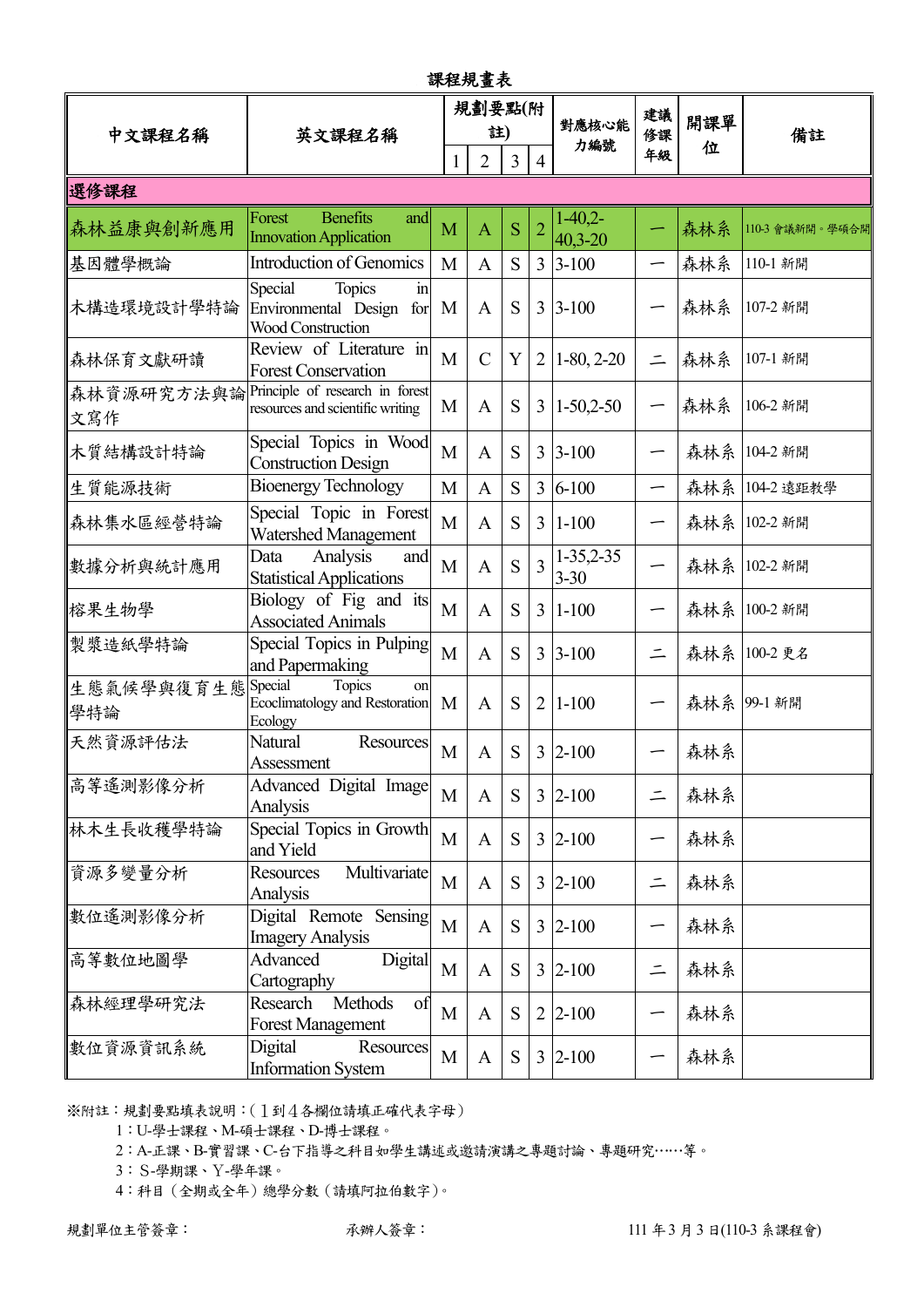| 高等森林測計學    | Advanced<br>Forest<br>Measuration                                          | M | $\mathbf{A}$  | S         |                | $3 2-100$        | $\equiv$ | 森林系 |  |
|------------|----------------------------------------------------------------------------|---|---------------|-----------|----------------|------------------|----------|-----|--|
| 林業經濟學特論    | Special Topics in Forestry<br>Economics                                    | M | A             | S         |                | $3 2-100$        |          | 森林系 |  |
| 林業政策及法規研究法 | <b>Methods</b><br>Research<br>$\operatorname{in}$<br>Forest Policy and Law | M | A             | S         | 3              | $2 - 100$        |          | 森林系 |  |
| 數量森林經營學    | Quantitative Approaches<br>to Forest Management                            | M | A             | S         |                | $3 2-100$        |          | 森林系 |  |
| 資源遙感探測     | Remote<br>of<br>Sensing<br><b>Natural Resources</b>                        | M | A             | S         | 3              | $2 - 100$        |          | 森林系 |  |
| 森林生態生理學    | <b>Forest Ecophysiology</b>                                                | M | $\mathbf{A}$  | S         | 3              | $1 - 100$        | $\equiv$ | 森林系 |  |
| 生態生理學專題實驗  | Special Topics in Eco-<br>Physiological Experiment                         | M | AB            | S         | 3              | $1 - 100$        |          | 森林系 |  |
| 森林生態調查與分析  | <b>Methods</b><br>of<br>Forest<br><b>Vegetation Ecology</b>                | M | A             | S         | $\overline{3}$ | $1 - 80,2 - 20$  |          | 森林系 |  |
| 現代育林問題     | Issues in Contemporary<br>Silviculture                                     | M | A             | S         | $\overline{2}$ | $ 1-100$         |          | 森林系 |  |
| 森林美學特論     | Special Topics in Forest<br><b>Esthetics</b>                               | M | $\mathbf{A}$  | S         | 3              | $1 - 100$        |          | 森林系 |  |
| 林木育種學特論    | Special Topics in Forest<br>Tree Breeding                                  | M | A             | S         | $\overline{3}$ | $ 1-100$         |          | 森林系 |  |
| 樹木學特論      | Topics<br>Special<br>$\operatorname{in}$<br>Dendrology                     | M | A             | S         | $\overline{3}$ | $1 - 100$        | $\equiv$ | 森林系 |  |
| 森林生態學特論    | Special Topics in Forest<br>Ecology                                        | M | A             | S         | 3              | $1 - 100$        |          | 森林系 |  |
| 育林學特論      | $\overline{m}$<br>Special<br>Topics<br>Silviculture                        | M | A             | S         | $\overline{3}$ | $ 1-100$         |          | 森林系 |  |
| 林木遺傳學特論    | Special Topics in Forest<br>Genetics                                       | M | A             | S         | $\overline{3}$ | $1 - 100$        |          | 森林系 |  |
| 林木遺傳參數估計   | Estimation of Genetics<br>Parameters in Forest Trees                       | M | AB            | S         | 3              | $1 - 100$        |          | 森林系 |  |
| 自然資源遺傳保育   | Genetic Conservation of<br><b>Natural Resources</b>                        | M | $\mathbf{A}$  | S         |                | $3 1-100$        |          | 森林系 |  |
| 林木遺傳育種研究法  | Methods<br>Research<br>of<br>Genetics<br>Forest<br>and<br><b>Breeding</b>  | M | $\mathcal{C}$ | S         | $\overline{2}$ | $ 1-100$         |          | 森林系 |  |
| 森林土壤學特論    | Special Topics in Forest<br>Soil Science                                   | M | A             | S         | $\overline{3}$ | $ 1-100$         |          | 森林系 |  |
| 林木菌根研究     | Mycorrhizal<br>Tree<br>Research                                            | M | $\mathbf{A}$  | S         |                | $3 1-100$        |          | 森林系 |  |
| 木材化學特論     | Special Topics in Wood<br>Chemistry                                        | M | $\mathbf{A}$  | S         |                | $3 3-100$        |          | 森林系 |  |
| 木材抽出物      | <b>Wood Extractives</b>                                                    | M | A             | S         |                | $3 \,   3 - 100$ |          | 森林系 |  |
| 纖維素化學      | Cellulose Chemistry                                                        | M | $\mathbf{A}$  | ${\bf S}$ | $\overline{3}$ | $3-100$          | —        | 森林系 |  |
| 木材性質學特論    | Special Topics in Wood<br>Properties                                       | M | A             | S         |                | $3 3-100$        |          | 森林系 |  |
|            |                                                                            |   |               |           |                |                  |          |     |  |

1:U-學士課程、M-碩士課程、D-博士課程。

2:A-正課、B-實習課、C-台下指導之科目如學生講述或邀請演講之專題討論、專題研究……等。

3:S-學期課、Y-學年課。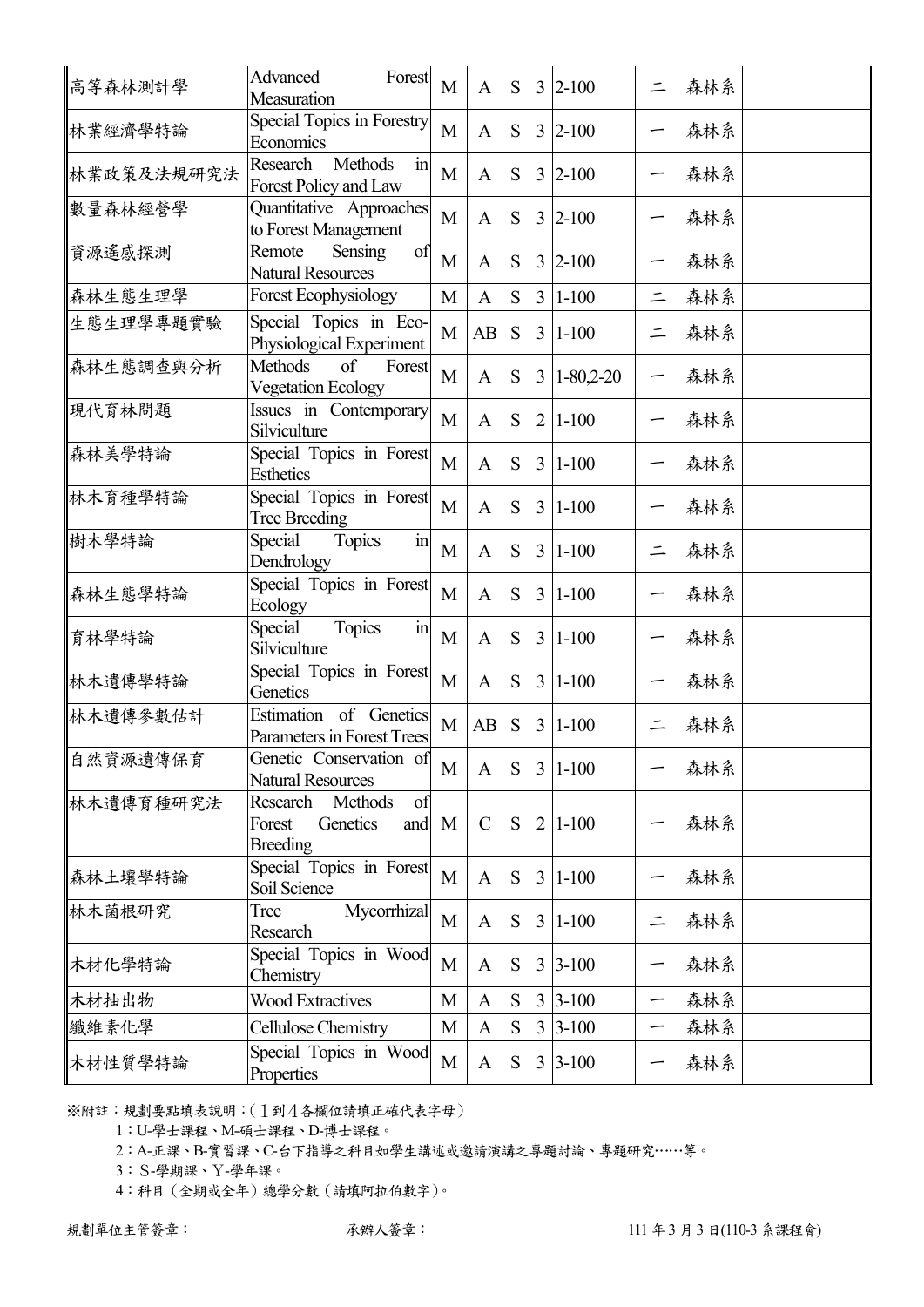| 紙張性質學特論                 | Special Topics in Paper<br>Properties                                                          | M | $\mathbf{A}$  | S |                | $3 \, 3 - 100$ |          | 森林系 |          |
|-------------------------|------------------------------------------------------------------------------------------------|---|---------------|---|----------------|----------------|----------|-----|----------|
| 木材加工學特論                 | Special Topics in Wood<br>Processing                                                           | M | A             | S |                | $3 \, 3 - 100$ |          | 森林系 |          |
| 木材利用學特論                 | Special Topics in Wood<br>Utilization                                                          | M | $\mathbf{A}$  | S |                | $3 \, 3 - 100$ |          | 森林系 |          |
| 木材膠合原理                  | of<br>Wood<br>Theory<br><b>Adhesions</b>                                                       | M | A             | S |                | $3 \, 3 - 100$ |          | 森林系 |          |
| 生物質木材膠合劑                | <b>Biomass Wood Adhesives</b>                                                                  | M | $\mathbf{A}$  | S | $\overline{3}$ | $3 - 100$      |          | 森林系 |          |
| 木材膠合劑性能檢定原<br>理         | Testing Theory for Performance<br>of Wood Adhesives                                            | M | $\mathbf{A}$  | S | 3              | $3-100$        |          | 森林系 |          |
| 木質材料學特論                 | Special Topics in Wood-<br><b>Based Materials</b>                                              | M | A             | S | $\overline{3}$ | $3-100$        |          | 森林系 |          |
| 樹脂化學                    | <b>Resin Chemistry</b>                                                                         | M | A             | S | $\overline{3}$ | $3 - 100$      |          | 森林系 |          |
| 改良木材學特論                 | $\sin$<br>Special<br>Topics<br><b>Improved Wood</b>                                            | M | $\mathbf{A}$  | S | 3              | $3 - 100$      |          | 森林系 |          |
| 生物質能源及化學利用Special<br>特論 | <b>Topics</b><br>on<br><b>Biomass</b><br>Energy<br>and<br>Chemicals                            | M | A             | S | 3              | $3-100$        |          | 森林系 |          |
| 再生性資源製造膠合劑              | from<br>Adhesives<br><b>Renewable Resources</b>                                                | M | A             | S | 3              | $3-100$        |          | 森林系 |          |
| 木材塗料學特論                 | Special Topics in Wood<br>Coatings                                                             | M | A             | S | $\overline{3}$ | $3-100$        |          | 森林系 |          |
| 木材改質及保存學特論              | Topics<br>Wood<br>Special<br>$\mathbf{m}$<br>Modification and Preservation                     | M | $\mathbf{A}$  | S |                | $3 \, 3 - 100$ |          | 森林系 | 104-1 更名 |
| 資源調查與測計文獻研<br>讀         | Review of Literature in Forest<br>Inventory and Mensuration                                    | M | $\mathcal{C}$ | Y |                | $2 2-100$      |          | 森林系 |          |
| 遙測及地理資訊文獻研<br>讀         | Review of Literature in Remote<br>Sensing<br>and<br>Geographical<br><b>Information Science</b> | M | $\mathcal{C}$ | Y | $\overline{2}$ | $ 2 - 100$     |          | 森林系 |          |
| 森林植物分類文獻研讀              | Review of Literature $in \sim M$<br><b>Taxnomy of Forest Plants</b>                            |   | $\mathcal{C}$ | Y | $\overline{2}$ | $ 1-100$       |          | 森林系 |          |
| 森林生態森林文獻研讀              | Review of Literature in<br><b>Forest Ecology</b>                                               | M | $\mathcal{C}$ | Y |                | $2 1-100$      |          | 森林系 |          |
| 育林文獻研讀                  | Review of Literature in<br>Silviculture                                                        | M | $\mathcal{C}$ | Y |                | $2 1-100$      | $\equiv$ | 森林系 |          |
| 森林文獻研讀                  | Review of Literature in<br>Forestry                                                            | M | $\mathcal{C}$ | Y |                | $2 1-100$      | $\equiv$ | 森林系 |          |
| 造紙文獻研讀                  | Review of Literature in<br>Paper Making                                                        | M | $\mathcal{C}$ | Y |                | $2 3-100$      |          | 森林系 |          |
| 木質材料文獻研讀                | Review of Literature in<br><b>Wood-Based Materials</b>                                         | M | $\mathcal{C}$ | Y |                | $2 3-100$      | $\equiv$ | 森林系 |          |
| 讀                       | 木材乾燥與鑑別文獻研  Review of Literature in <br>Wood<br>Drying<br>and<br>Identification                | M | $\mathcal{C}$ | Y |                | $2 3-100$      |          | 森林系 |          |
| 再生性資源與膠合劑文              | Review<br>of<br>Literature<br>in                                                               |   |               |   |                |                |          |     |          |

1:U-學士課程、M-碩士課程、D-博士課程。

2:A-正課、B-實習課、C-台下指導之科目如學生講述或邀請演講之專題討論、專題研究……等。

3:S-學期課、Y-學年課。